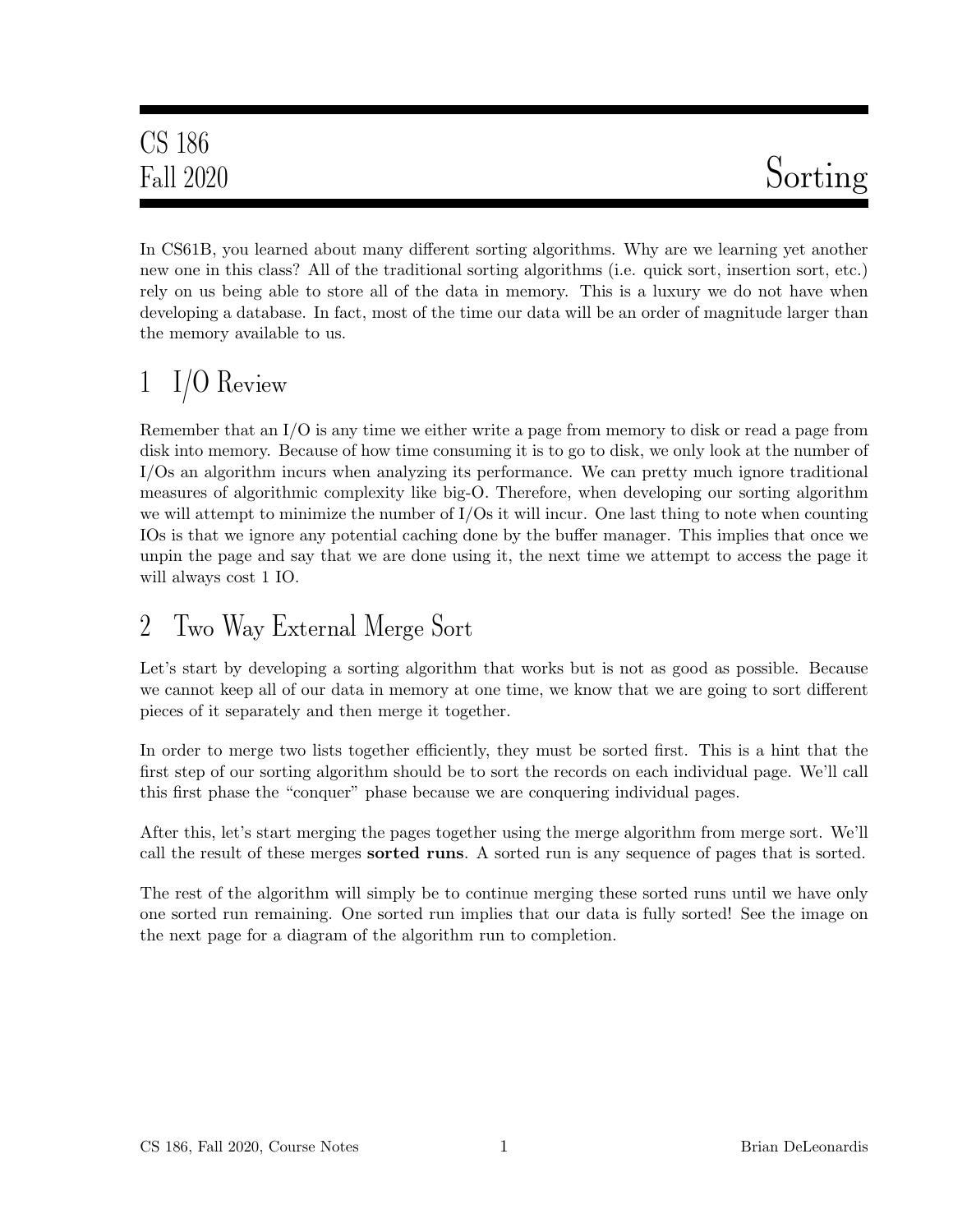# CS 186

## Fall 2020 Sorting

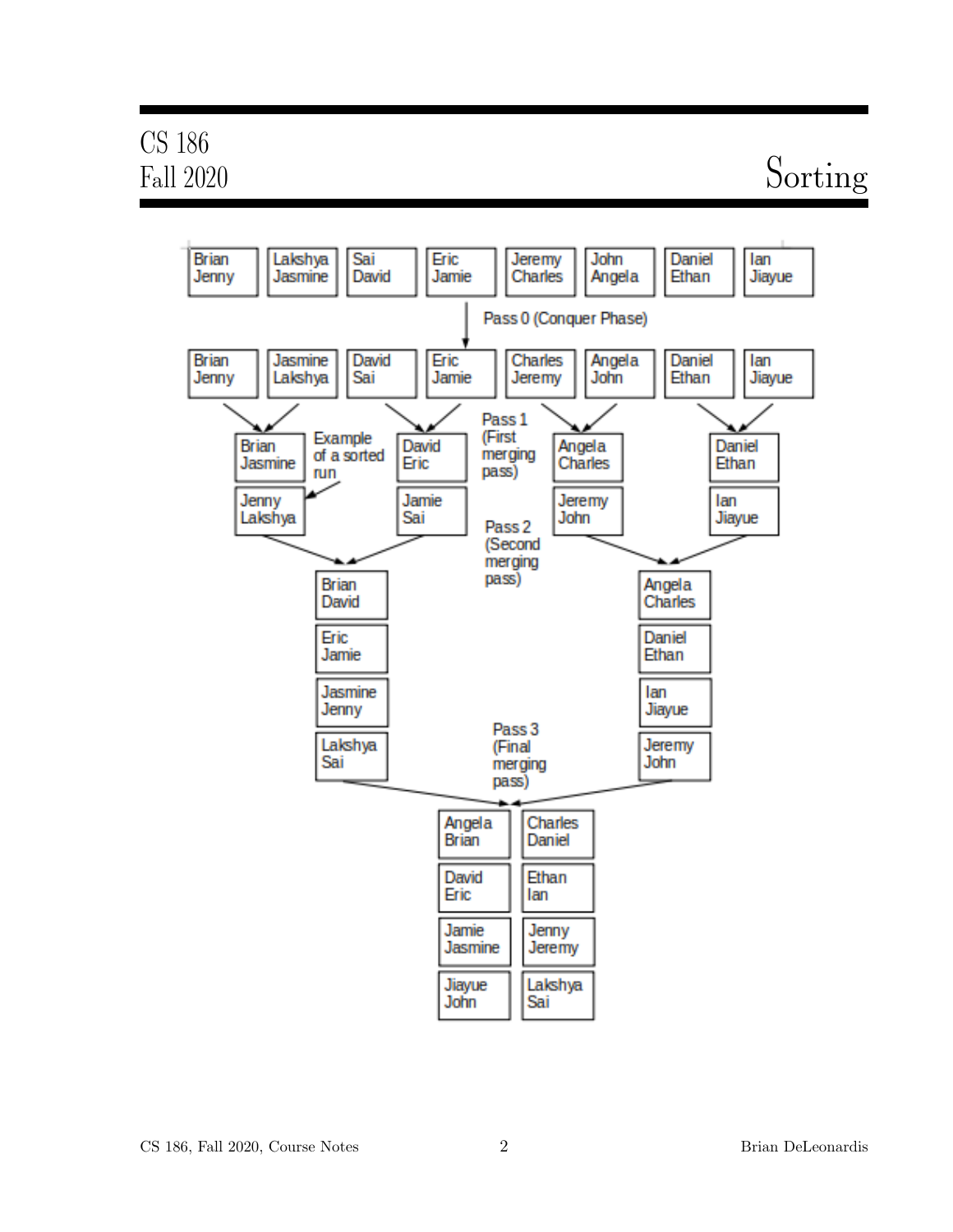### 3 Analysis of Two Way Merge

When analyzing a database algorithm, the most important metric is the number of I/Os the algorithm takes, so let's start there. First, notice that each pass over the data will take  $2*N$  I/Os where  $N$  is the number of data pages. This is because for each pass, we need to read in every page, and write back every page after modifying it.

The only thing left to do is to figure out how many passes we need to sort the table. We always need to do that initial "conquer" pass, so we always have at least one. Now, how many merging passes are required? Each pass, we cut the amount of sorted runs we have left in half. Dividing the data each time should scream out *log* to you, and because we're diving it by 2, the base of our log will be 2. Therefore we need  $\lceil \log_2(N) \rceil$  merging passes, and  $1 + \lceil \log_2(N) \rceil$  passes in total. This leads to our final formula of  $2N * (1 + \lceil \log_2(N) \rceil)$  I/Os.

Now let's analyze how many buffer pages we need to execute this algorithm. Remember that a buffer page, or buffer frame, is a slot for a page to be stored in memory.

The first pass, the "conquering pass", sorts each page individually. This means we only ever need 1 buffer page for this pass, to hold the page that we are sorting!

Now let's analyze the merging passes. Recall how merging works in merge sort. We only compare the first value for the two lists that we are merging. This means that we only need to store the first page of each sorted run in memory, rather than the entire sorted runs. When we have used all of the records from the original page, we simply get rid of that page from memory and load in the next page of the sorted run. So far, we need 2 buffer pages (1 for each sorted run). We will call the buffer frame used to store the front of each sorted run the **input buffer**. The only thing we're missing now is a place to store our output. We need to write out records somewhere, so we need 1 more page, called the **output buffer**. Once this page has filled up, we flush it to disk and start constructing the next page. In total, we have two input buffers and 1 output buffer for a total of 3 pages required. This does not take advantage of all the memory that we have. Let's construct a better algorithm that uses all of our memory.

### 4 Full External Sort

Let's assume we have B buffer pages available to us. The first optimization we will make is in the initial "conquer pass." Rather than just sorting individual pages, let's load B pages and sort them all at once. This way we will produce fewer and longer sorted runs after the first pass.

The second optimization is to merge more than 2 sorted runs together at a time. We have B buffer frames available to us, but we need 1 for the output buffer. This means that we can have B-1 input buffers and can thus merge together B-1 sorted runs at a time. See the next page for a diagram of this sort assuming we have 4 buffer frames available to us.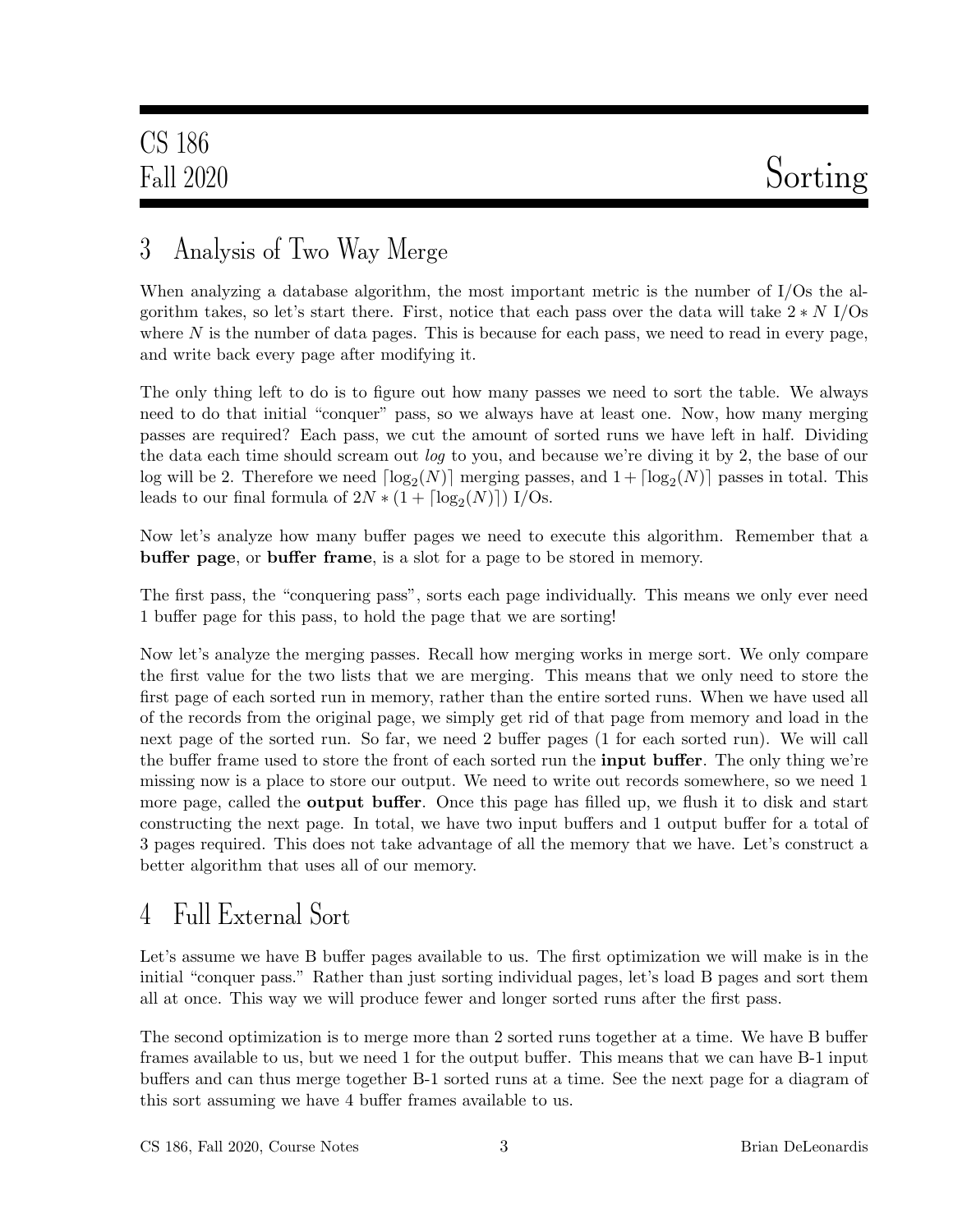# CS 186

### Fall 2020 Sorting



Now we take in 4 pages at a time during the conquering phase and output a sorted run of length 4. In the merging pass, we can merge all three sorted runs produced during the conquering pass at once. This cut the number of passes (and thus our  $I/Os$ ) in half!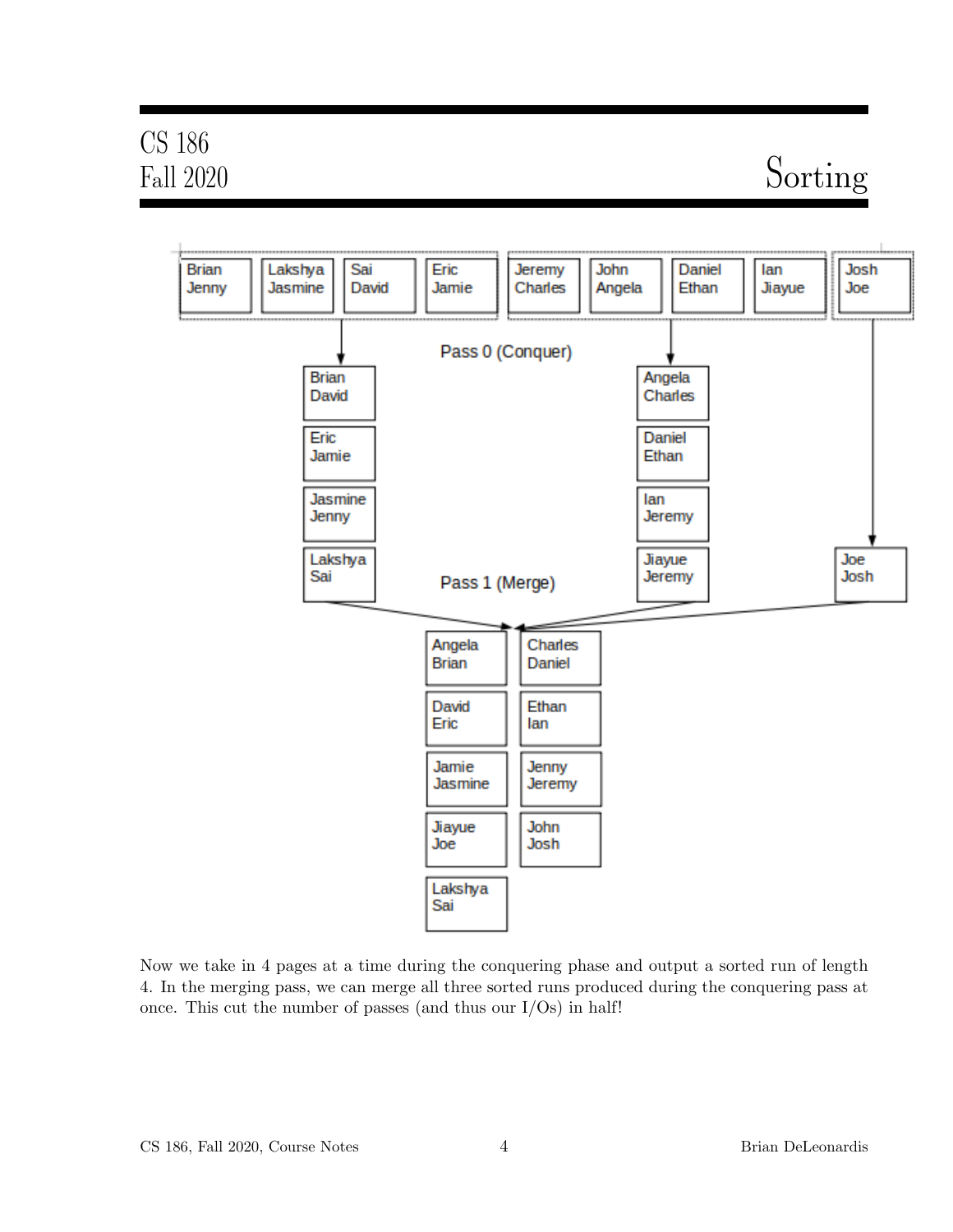### 5 Analysis of Full External Merge Sort

Let's now figure out how many I/Os our improved sort takes using the same process we did for Two-Way Merge. The conquering pass produces only  $\lceil N/B \rceil$  sorted runs now, so we have fewer runs to merge. During merging, we are dividing the number of sorted runs by  $B-1$  instead of 2, so the base of our log needs to change to  $B - 1$ . This makes our overall sort take  $1 + \lceil \log_{B-1} \lceil N/B \rceil \rceil$ passes, and thus  $2N * (1 + \lceil \log_{B-1} \lceil N/B \rceil \rceil)$  I/Os.

#### 6 Practice Questions

1) You are trying to sort the Students table which has 1960 pages with 8 available buffer pages.

a. How many sorted runs will be produced after each pass?

b. How many pages will be in each sorted run for each pass?

c. How many IOs does the entire sorting operation take?

2) What is the minimum number of buffer pages that we need to sort 1000 data pages in two passes?

#### 7 Solutions

1) The first pass loads all 8 buffer pages with data pages at a time and outputs sorted runs until each page is part of a sorted run. This means that we will have 1960  $/ 8 = 245$  sorted runs of 8 pages after pass 0.

All subsequent passes merge 7 sorted runs at a time (remember we need a frame for the output buffer) so after the first sorting pass we will have 245 /  $7 = 35$  sorted runs of  $8 * 7 = 56$  pages.

The next merging pass produces 35 / 7 = 5 sorted runs of 56  $*$  7 = 392 pages.

The next merging pass can merge all remaining sorted runs (because there are  $\leq 7$  sorted runs) so it will produce 1 sorted run of all 1960 pages.

Therefore the answer to a is: 245, 35, 5, 1 and the answer to b is: 8, 56, 392, 1960.

Each pass takes  $2 * N$  IOs where N is the total number of data pages because each page gets read and written in a pass. This means that the answer to c is:  $4 * 2 * 1960 = 15,680$  IOs.